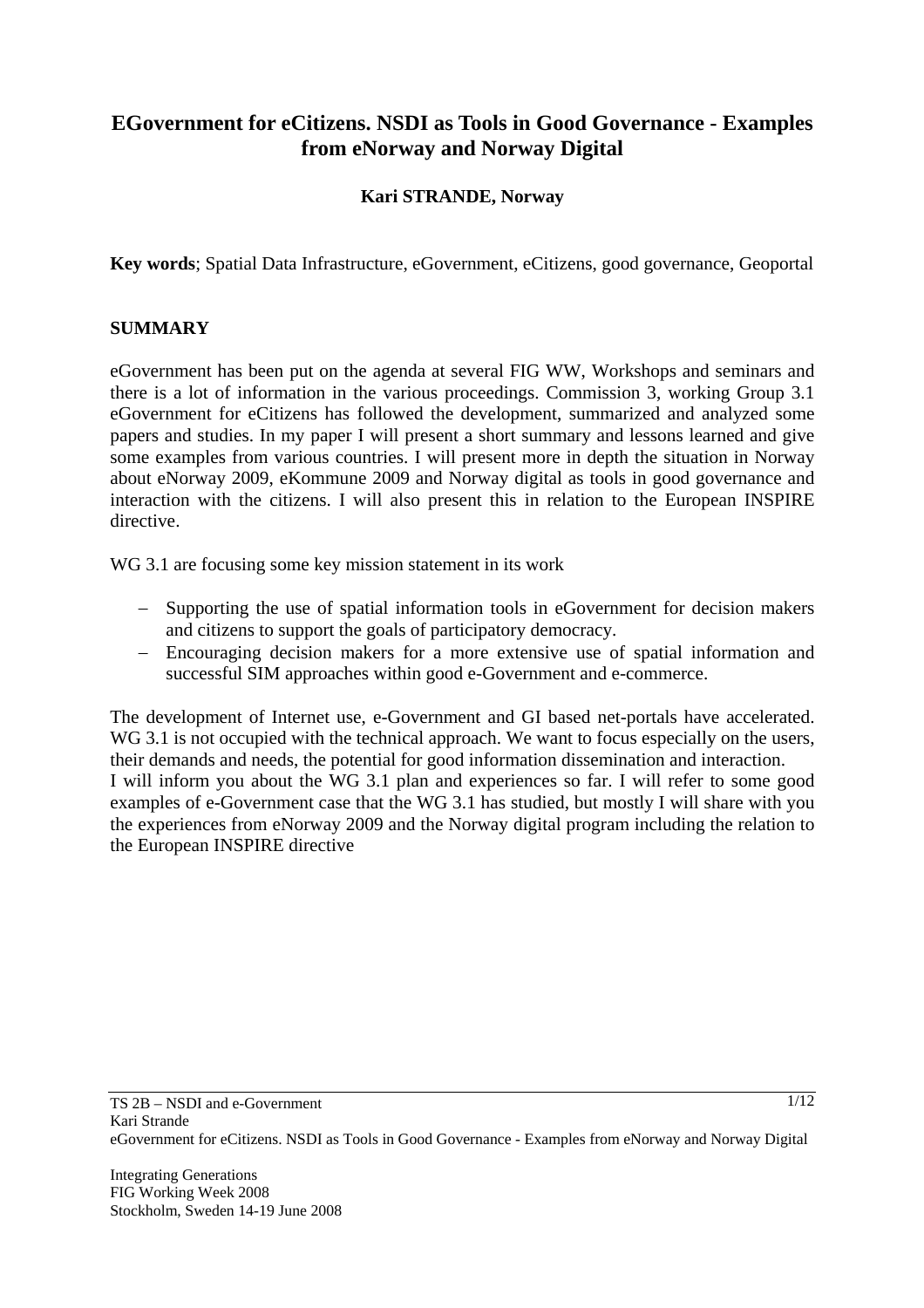# **EGovernment for eCitizens. NSDI as Tools in Good Governance - Examples from eNorway and Norway Digital**

### **Kari STRANDE, Norway**

### **1. INTRODUCTION**

**FIG WG 3.1 eGovernment for eCitizens** has the overall objective to support awareness raising on interactive information flow between providers, partners and coustomers (PPP) based on Spatial Information Management (SIM) based tools.

Spatial information is a facilitator for IT based services for administration as well as for citizens. By thus SIM will have the role of an integrator of components for a Spatial Information Infrastructure within an Information society such as:

- − Services and workflows for decision makers and citizens in participatory democracy
- − Government business customers: relations and activities
- − Integration and cooperation in a distributed environment
- − Business location and economical analysis

Projects and outputs from WG 3.1.

- − Facilitate experience exchange through workshops and papers
- − Provide links to information and minutes of workshops
- − Summaries on lessons learned success criteria and impact on administration and citizens
- − Provide recommendations for facilitating interactive and participating e-Government society
- − Report on good practice of Spatial Information within e-Government supporting citizens in participatory democracy

In our detailed work plan we have encouraged speakers and papers to FIG meetings with examples of e-Government projects and programs where SIM is an important part. Examples can be found in the proceedings from FIG working weeks and from FIG Com 3 meetings from 2002 to 2008. Especially in our annual meeting and Workshop in Budapest 2006 important findings were presented with examples from all over the world where spatial data distribution and public web access to spatial data are essential. These cases demonstrated spatial data as a tool in decision making and as a tool for public participation in decision processes.

We have informed about some links to e-Government web sites where SIM is an important part. There has been a discussion about criteria for successful eGovernment and invitation to come up with relevant good demonstration cases. There have also been some parallel studies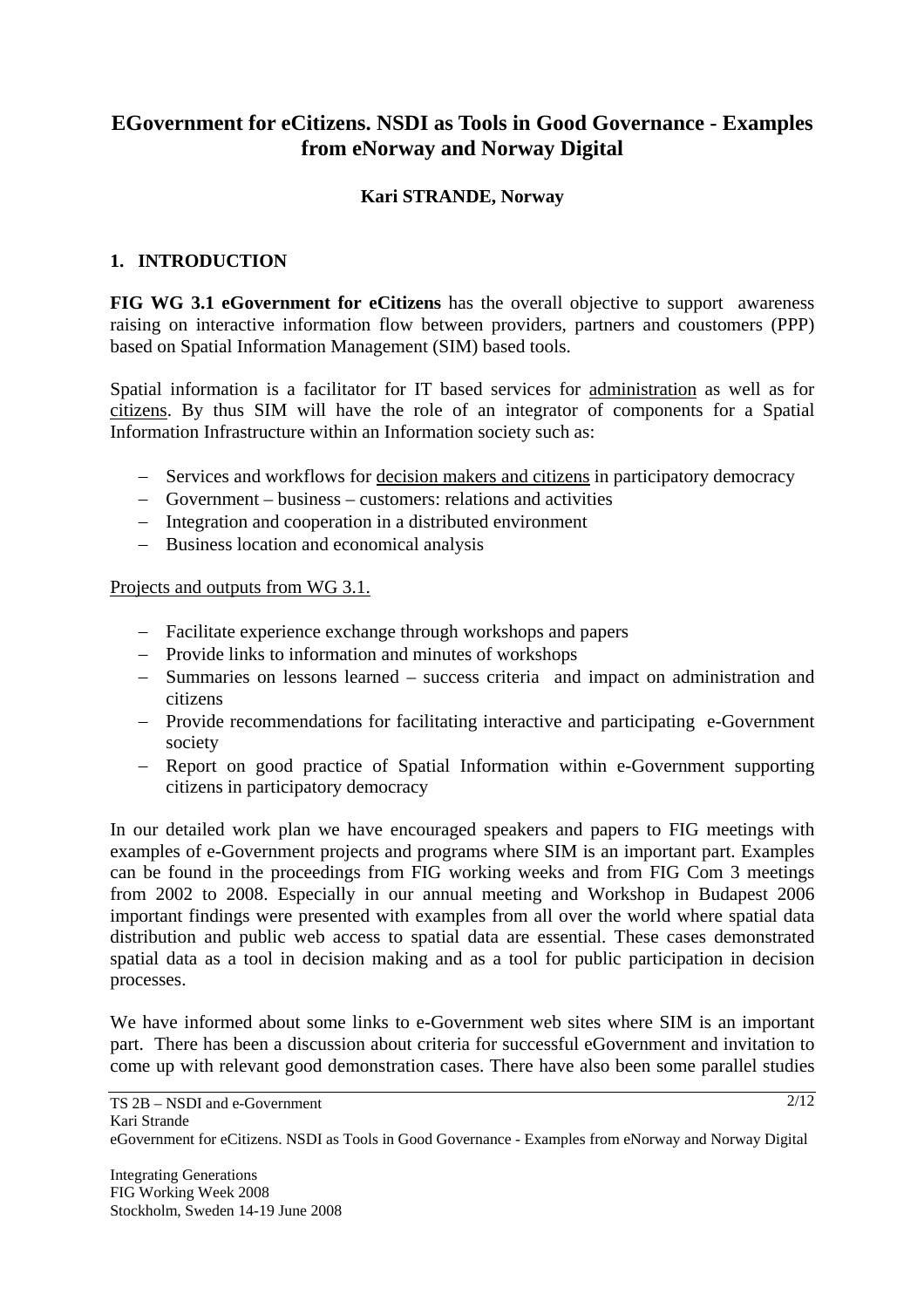and publications on assessment of e-Government and we have decided not to double up such studies like the UN portal on e-Government. However we will extract the relevant information and some of the criteria from such studies. WG 3.1 has decided to focus on the examples based on GI as an important key to information and will especially look into examples on real interaction and participatory use of eGovernment.

## **2. EXPERIENCES AND EXAMPLES**

### **2.1 UN-Survey on eGovernment**

Global UN portal on e-Government http://www.unpan.org/egovernment.asp gives many links and comments to cases on eGovernment around the world. Exploring the interlinkages between e-government and development, the *UN Global EGovernment Readiness Report*  2005: From E-government to E-Inclusion, presents an assessment of the countries according to their state of e-government readiness and the extent of e-participation worldwide. The *UN Global E-government Survey 2005* gives the basic message that there are huge disparities in the access and use of information technologies, and that these disparities are not likely to be removed in the near future unless a concerted action is taken at the national, regional and the international levels. I quote from the report an important summary:

"An imperative of development today is to employ information and communication technologies (ICTs) to level the playing field for all. The cross-cutting nature of technology provides opportunities and enables delivery of much needed economic and social information to remote areas of the world with the promise of leapfrogging traditional development cycles. Access to information and communications is considered crucial for poverty reduction, since it contributes to new sources of income and employment for the poor, improved delivery of health and education services and competitiveness of the economy. However, harnessing the full potential of the benefits of the global information society is possible only if all nations and the peoples of the world share this opportunity equally. Further, the existing spread of information technologies to a select group of people in the world is worsening disparities between the e-haves and the e-have-nots. "

### **2.2 Ongoing developments in Europe**

Most countries in Europe now have strategies for eGovernment and how to use internet as a communication base for interaction between Government and the citizens.. Spatial Data Infrastructure (SDI*)* is established in most countries. The EU INSPIRE directive gives new framework for harmonising and exchange of information as a base for environment planning and management. There are several websites and portals for information on eGovernment development in Europe. http://www.epractice.eu is a website where registered users can submit their projects to the portal and can contact authors of cases to have the possibility of experience exchange. It is a website for real life good practice cases, submittet by the ePractice members. Some of EU R&D programmes are also dealing with eGovernment issues as well as projects connected to the INSPIRE program and the GMES program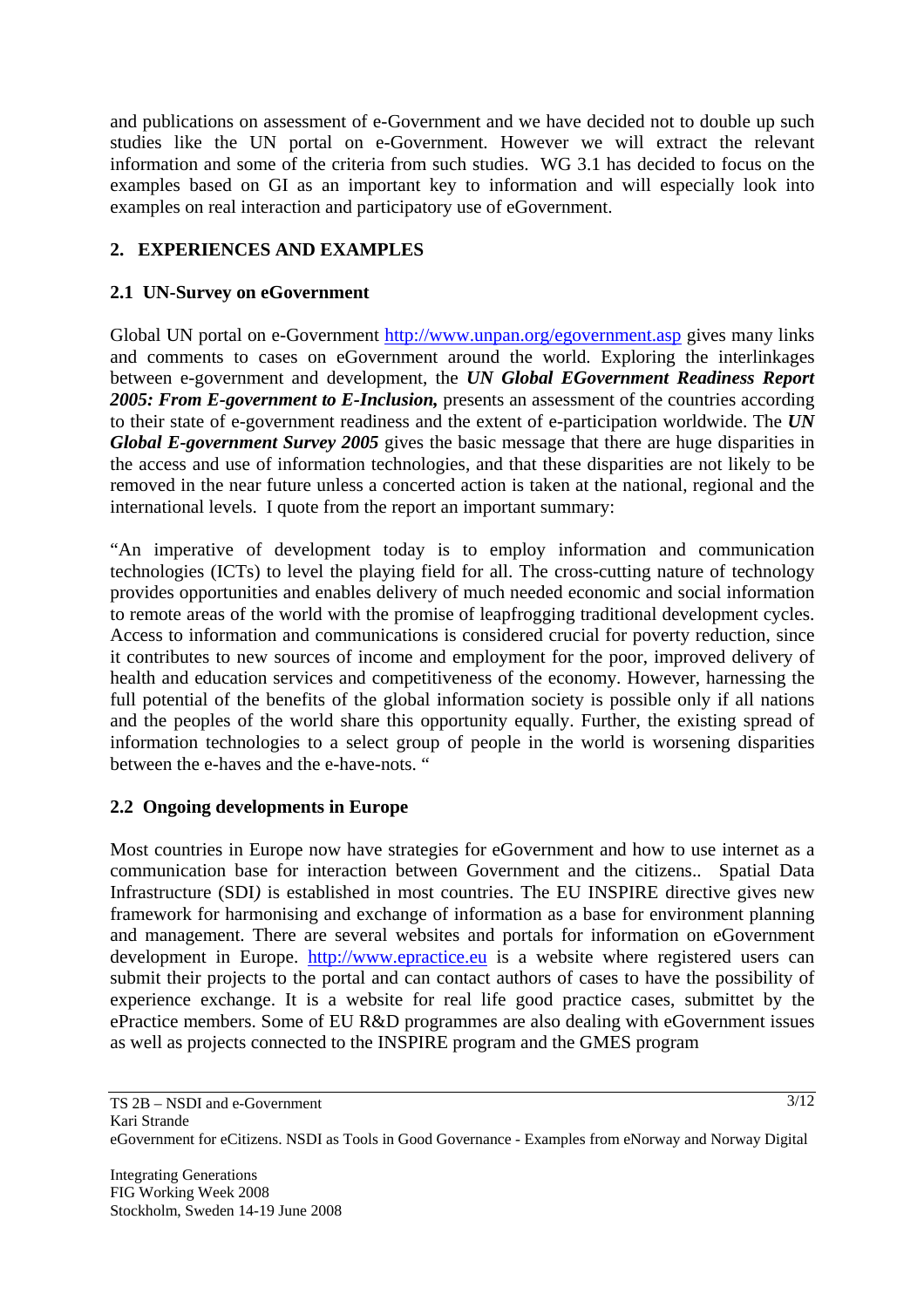### **2.3 Global Examples**

We have also looked into some global examples like eGovernment solutions in disaster management with examples from ISDR (International Strategy for Disaster Reduction) Some websites by NGOs and authority after the great Tsunami in 2004, the Integrated Land Information System in Northern Territory, Australia (NTLIS), OGC services and others.

In my presentation here I will not go into the various examples but only mention a few including the Web-castle set up by Eurogi as a portal for linking to good examples and experiences in various countries and fields. Other examples are City and Country information portals like Capital Prague Municipal Informatics in Check Republic, GeoInformacio de Catalunia in Spain, Flood Control Information System in Hungary, Information on Road situation in Slovenia with updates every 10 minutes, various weather forecast portals, and we can find many portals with information on disaster situations, including prevention and preparedness information. Many of this portals brings good information to the citizens and give them a good background for participating in the development in their local environment,

However there is still much to to, especially on eCitizen interaction to reach a level from pure information through one-way interaction, two-way interaction to a stage of real transaction and full electronic case handling.

Working group 3.1 has so far summarised some important issues for succeeding in eGovernance and will highlight the importance of political support to insure inclusion and interaction, to secure data sharing and distribution, to facilitate equal opportunities, and to invite for participation. It is important to have enthusiastic organisations at all levels with clear strategy, easily access to internet and open, standard based technology that allows online integration from distributed sources and dynamic metadata, both data content and services catalogues.

## **3. EXAMPLES FROM NORWAY**

### **3.1 eNorway 2009**

The Norwegian Government has set up an objective of making everyday life simpler for the citizens and securing the future welfare. ICT, used in the appropriate way, is a contribution to achieve these goals. ICT is a natural part of everyday life for most people. The Norwegian government wants to support a knowledge society where everyone can participate and where the potential of the use of information and communication technology is optimised. ICT shall support the development of public authorities to be a safe and efficient distributor of services and resources. The needs of the citizens and the private industry shall be the driving force for the development of the eNorway services. *eNorway 2009* is about how the government want to use and realise the opportunities

The government has initiated a co-operation between representatives from governmental and municipal institutions, private enterprises, professional organisations and NGOs. With a

TS 2B – NSDI and e-Government Kari Strande eGovernment for eCitizens. NSDI as Tools in Good Governance - Examples from eNorway and Norway Digital  $\overline{A/12}$ 

Integrating Generations FIG Working Week 2008 Stockholm, Sweden 14-19 June 2008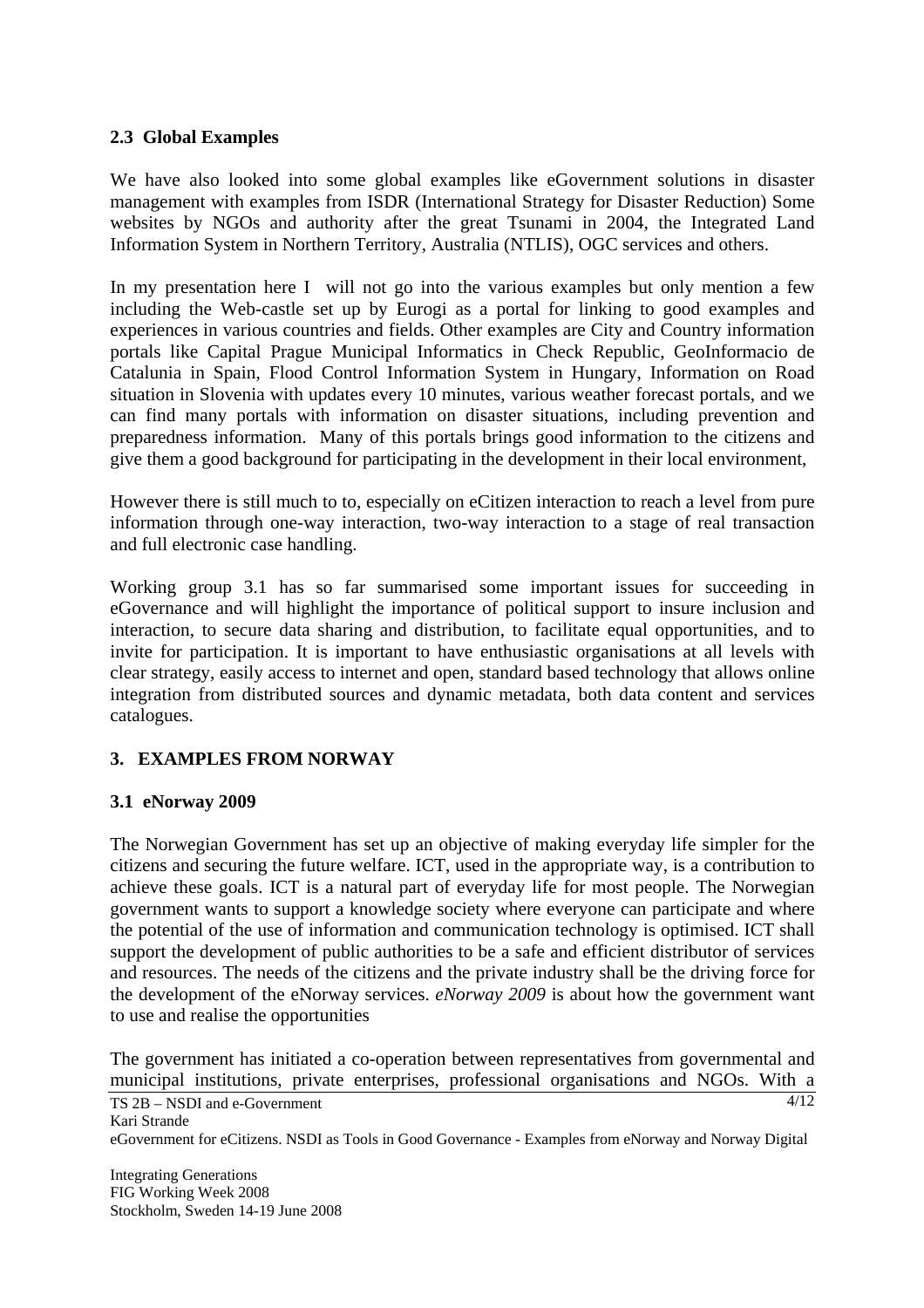strong and constructive commitment from the various actors, there is achieved a lot of results in relatively short time. eNorway 2009 will support the governments policy on economic growth and value for society. Good environment for research, high digital competence amongst the citizens, a high level of investments in ICT and a good ICT infrastructure are factors which contribute to get Norway in a good position in this field. Actions and projects will contribute to release value for society of IT. It is not only about technology but also about the way we communicate, work, learn and organise our public sector and about how value adding services are to be created in the Norwegian society. eNorway 2009 has three main focused areas:

- − The citizens in the Norwegian digital environment.
- − Innovation and growth in the private industry
- − A co-ordinated and user approached public sector.
- − eNorway 2009 is focusing on cross sector initiatives and projects both across the sectors and between public and private sector.

Some of the goals from eNorway 2009 relevant for the GI society.

- eServices for everyone including those who does not have internet access by 2007
- 80% of public web sites shall fulfil the quality criteria of Norway.no for availability by 2007
- ICT shall be integrated in all subjects through the education plans
- All relevant interactive public services for the citizens shall be available through the citizens portal My Page by 2009
- All Citizens can choose to receive public information and communication from the public electronic by 2007
- All agreements for reuse of public data shall be assessed for adaptation to the PSI directive by 2007
- Governmental authorities within the geodata field and most of the municipalities shall be part of Norway Digital and have an update system for their own data.
- There will be modern electronic charts available for all Norwegian coastal water by 2008
- All non-sensitive communication between public authorities shall be done electronic
- All public institutions shall use electronic supported administrative systems and electronic archives
- All public institutions shall use eID and eSignature for all relevant services
- All new ICT systems in public sector shall be based upon open source standards by 2009

The Ministry of Environment in co-operation with other ministries, the municipalities and Norwegian Mapping and Cadastre Authority are given the responsibility for the priority tasks in eNorway 2009 relevant for the Geographic Information Society

*My page.* As a part of the eNorway 2009 program it is a goal that all relevant interactive public services for the citizens shall be available through the citizens' portal My Page by 2009. As part of development and demonstration projects some examples is set up by use of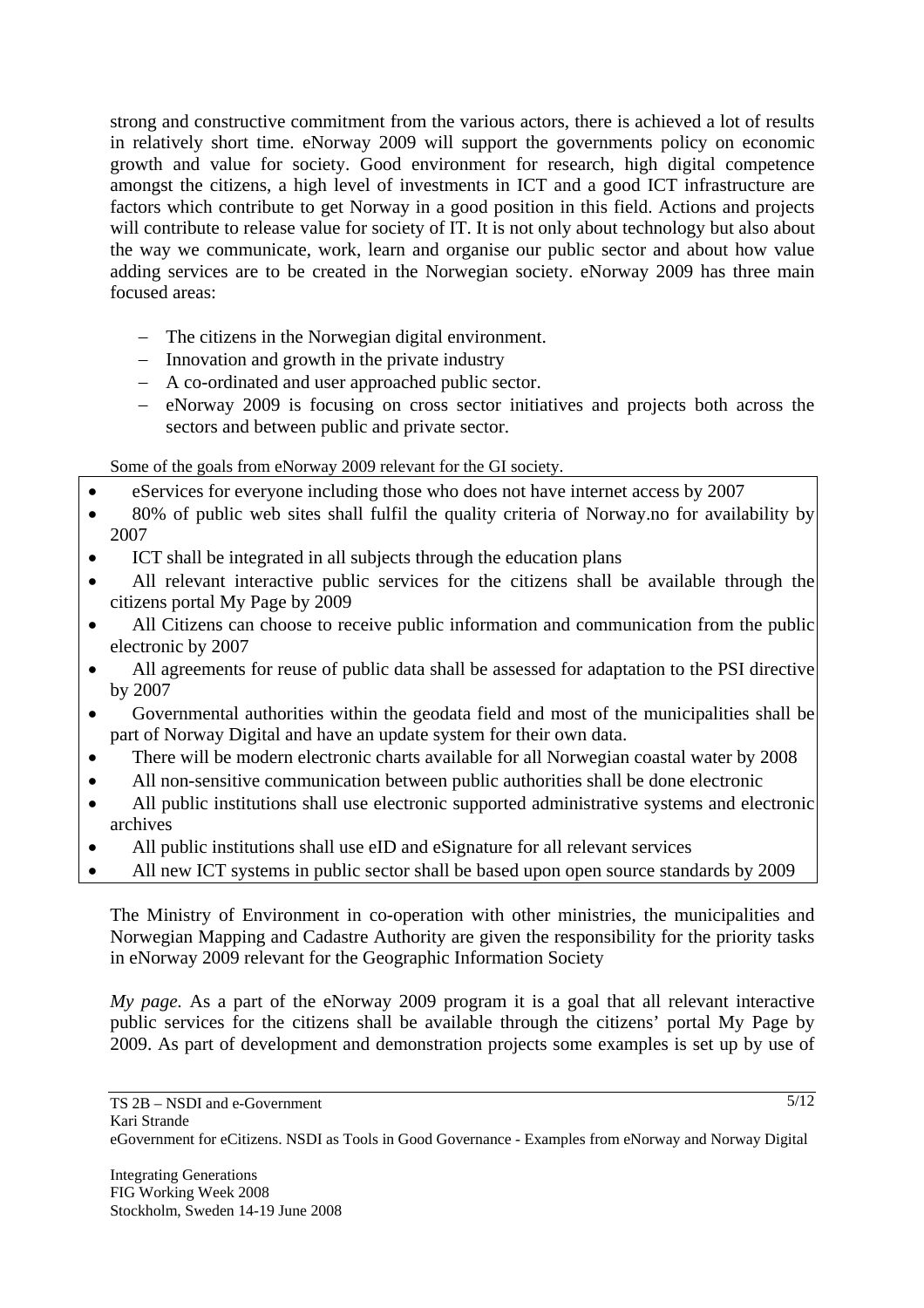interactive map related to "My Page" for the citizens to access information related to his own neighbourhood. My Page won a European ICT award for 2007

## **3.2 Norway Digital**

*Norway digital* is the Norwegian government's initiative to build the national geographical infrastructure. Norway digital is already a working co-operation and infrastructure with reference data and thematic data available, more then 600 partners and more than100 operational web map services, geoportal and other services. Thus Norway digital is an existing implementation of the infrastructure described by the European Inspire- directive. The major concept is the building of a national geospatial infrastructure in support of eGovernment. The aim is to enhance the availability and use of quality geographic information among a broad range of users, primarily in the public sector. A broad representation of Norwegian public bodies is participating, at national level ministries and their directorates, at local and regional level most of the Norwegian Municipalities and different regional public bodies. The co-operation is based on the white paper on the National Spatial Data Infrastructure presented by the Norwegian government and accepted by the Parliament on June 18. 2003.

Norway has a long tradition for co-operation between public and private sector in general and between organisations in both public and private sectors. The national standard known as SOSI is a very good example of this co-operation. Within the framework of SOSI, there is nation-wide acceptance of the data structure of nearly all relevant application fields, and also a standardised method of exchanging the data. Now the framework is based on ISO standards. The current policy for the SDI development is based on three main components:

- − a geodata portal
- − a geographic information metadata service
- − a range of access services

Through Norway Digital all public producers, authorities and main national users of geographic information (maps, geodata and property data) have established a co-ordinated and user friendly distribution service. This service makes all standardised geodata available through a core portal. The data is free of charge for internal use for all the participants in the program and the service is available on commercial basis and as a free of charge view service for the citizens. All institutions participating in Norway digital bring their own data into the infrastructure making it available to the other partners. The spatial data is divided in two main categories, reference data and thematic data. Norway digital will treat both kinds of data. Reference data include topographical data, hydrography, roads and other infrastructure, land use, buildings and cadastral information, elevation and bathymetry, orthophoto. There is a joint funding of reference data through Norway digital, based on the Geovekst model. Thematic data include a broad range of information produced by national institutions and municipalities at the local level. The themes cover aspects such as demography, risks and risk management, protected sites, biodiversity and nature values, pollution, fisheries, geology, mineral resources, agricultural and forest resources, cultural heritage and outdoor recreation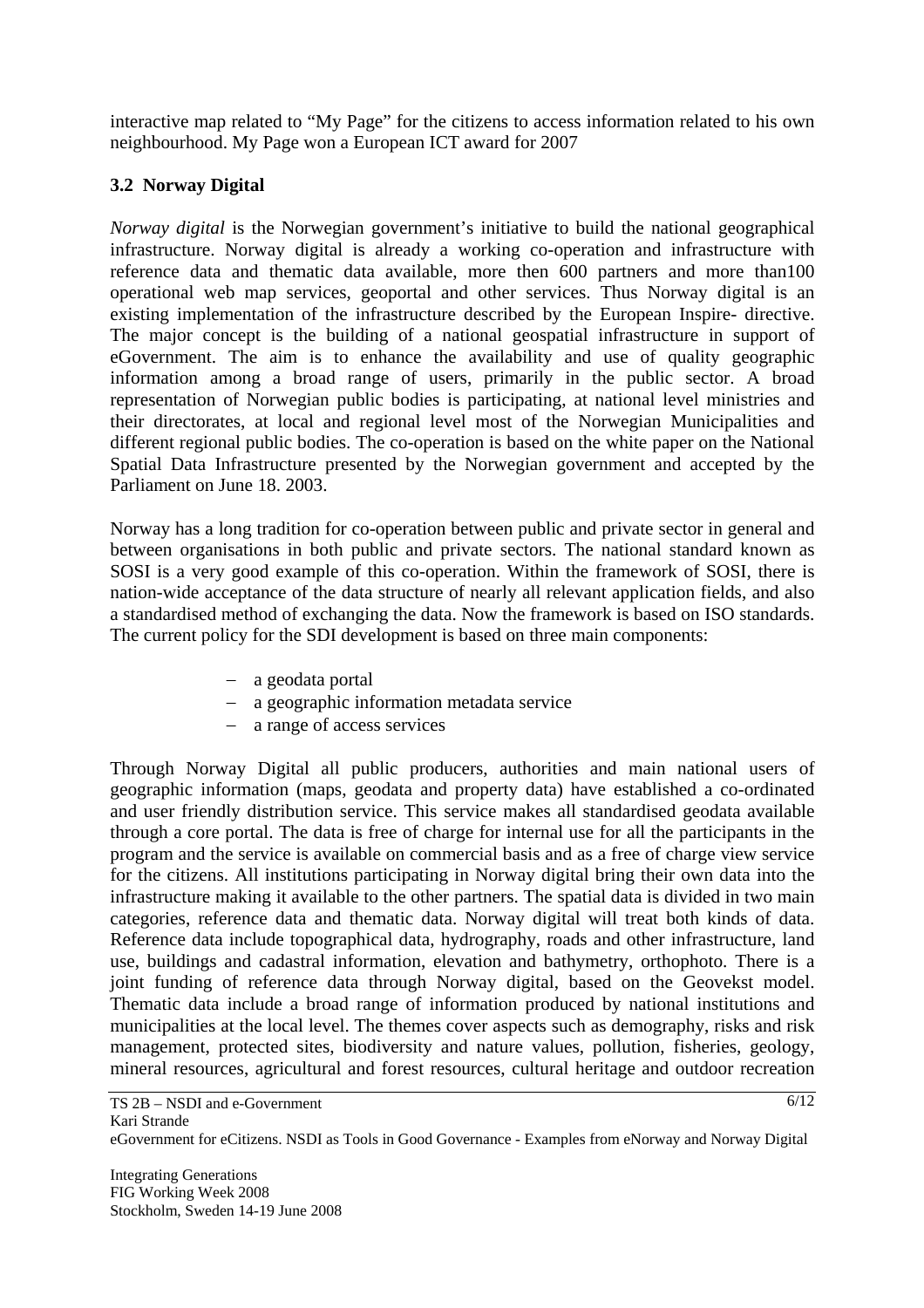facilities. The activities in Norway digital are regulated through standardised agreements and a core technological platform based on internet technology. The Norwegian mapping and cadastre authority is the co-ordinator of Norway digital. The task will increase the availability of geographic information, and improve the quality and availability for all.

One of the important elements in Norway digital is co-operation. The cooperation is unique both nationally and in Europe with more than 600 partners. The red thread is to give a little and get a lot.

### **3.3 GeoPortal –** www.geonorge.no

The main objective for the portal is to make spatial data and environmental data available and ready for use to local and regional planners, officials and politicians. The needs for environmental decision making and planning will have priority. The Portals shall also in general serve the government, private sector and citizens with environmental GI on the Internet. The dissemination of the information in Norway digital is based on new technologies and standards for Internet distribution. There is a rapidly growing interest among the partners to disseminate data as web map services.(WMS) Downloadable data are available on standard formats. Metadata is delivered together with the data. The Geoportal architecture is based on national components and on WMS, WFS, WCS web services and based on international standards (ISO and OGC). It includes both regional and local components and is used to build both a national portal ( www.geonorge.no) and regional and local portals. Also some organisation/thematic specific portals are based on the same architecture. The development addresses all and any potential application field for geospatial information. It has a big variety of content, a rich set of functionality reference and thematic data and services. Much is now in daily, fully operational use such as the national portal, wms services from a large amount of agencies with national coverage, Web services and portals from local authorities. The geoportals and gateway focus on four main topics :

- − GI catalogue/metadata service
- − Web mapping, web map server clients
- − Downloading functionality
- − Information, specification, standardisation

*Download functionality, access points.* Many users in area planning, the environment and risk management field will need the thematic data sets for use on their own GIS applications. The portals will be an access point making spatial data-sets available through a set of download functions. It is distributed solutions where the data will be provided directly from the various agencies own servers. The geoportals will offer the download functionality as service to other data suppliers. In this context it is a challenge to handle the differences regarding copyright and pricing policies. Today this is ranging form full cost recovery and strict licensing regimes to general free access and use. Several metadata catalogues are now running and more than 210.000 datasets with reference data and more than 50.000 datasets with thematic data are accessible through the portal. On an average there is about 300.000 downloads every day.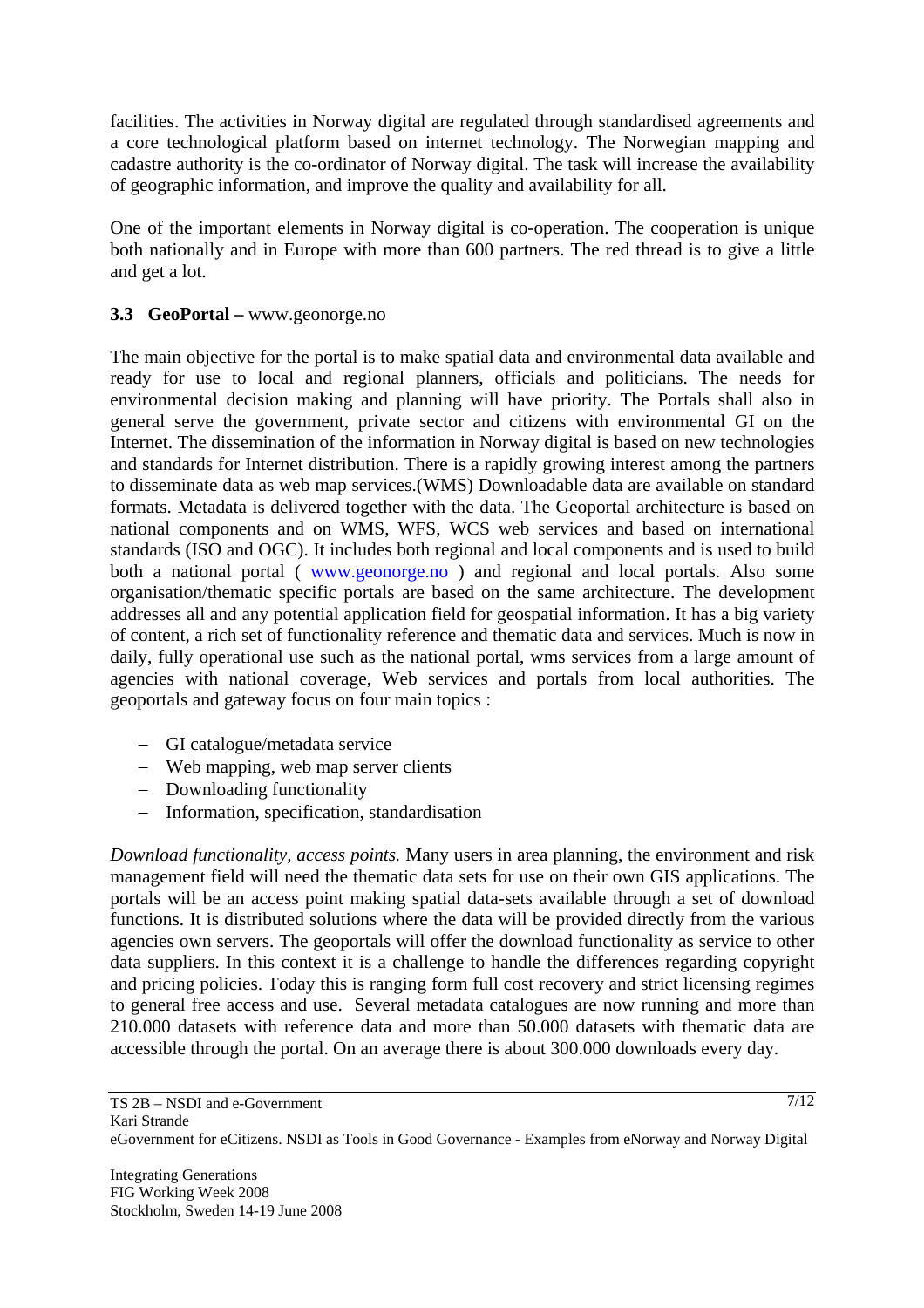#### **3.4 eKommune 2009**

The municipalities in Norway have decided on a core strategy for ICT called *eKommune 2009*. This includes strategies both for surveying and spatial data, cross border cooperation, infrastructure and standardisation, integration and interoperability, ICT in local democracy and participants for the citizens. In the strategy it is stated that maps and spatial information is important both in society planning and for value adding services directed to the industry and to the citizens. Access to spatial data is essential for local government and for development of quality services. For the industry there is good potential for development of services based on geographic information. In this strategy participation and influence for the citizens is highlighted. By facilitation participation in the political decisions in the municipalities through electronic channels for dialogue between the citizens, the municipality and the politicians, the political arena is broadened and the possibilities for the citizens for real influence is increased. This will lead to better knowledge about the needs and the challenges that concerns the citizens.

An increasing number of regional GI portals are opened the last years, many in collaboration between neighbouring municipalities. The collaboration often has defined two main activities. One activity is to join forces in first time data capture/storage, maintenance and distribution of various spatial data sets. The second activity is to develop and run a common web-mapping application. Some major benefits achieved from such collaboration are

- − GI catalogue/metadata service
- − Shared cost through establishing a common IT/GIS infrastructure and
- − Access to GI expertise by employing a project manager with long GIS experience.

*Municipal experiences and opportunities.* In the municipalities there are new possibilities with WMS as important condition for better access to data and better participation in municipal processes. A good example is Bärum municipality who has participated active in the geoPortal project. Bärum municipality has long experience with internet distribution of geographic information both to the public and for internal use. Bärum is an active municipality within development and use of new solution within ICT and GIT, they have interested and demanding users within the municipality, a liberal attitude to the spread of information but they recognize sometimes conflict between the objective on free float of information and the demand for income of the same information. The chief surveyor in Bärum summarise the basic improvement with WMS as increased information access, information directly from the source, always updated information (or at least dated) and independent of system and organisation.

In a municipal context this means better preparation for decisions, core information basis and a more efficient distribution system compared to the traditional print and copy process today. WMS gives better information exchange within the organisation and with the citizens in hearings and makes it easier to make regional (intermunicipal) map solutions – flexible for different demands and he summarises in the end that it is really fun.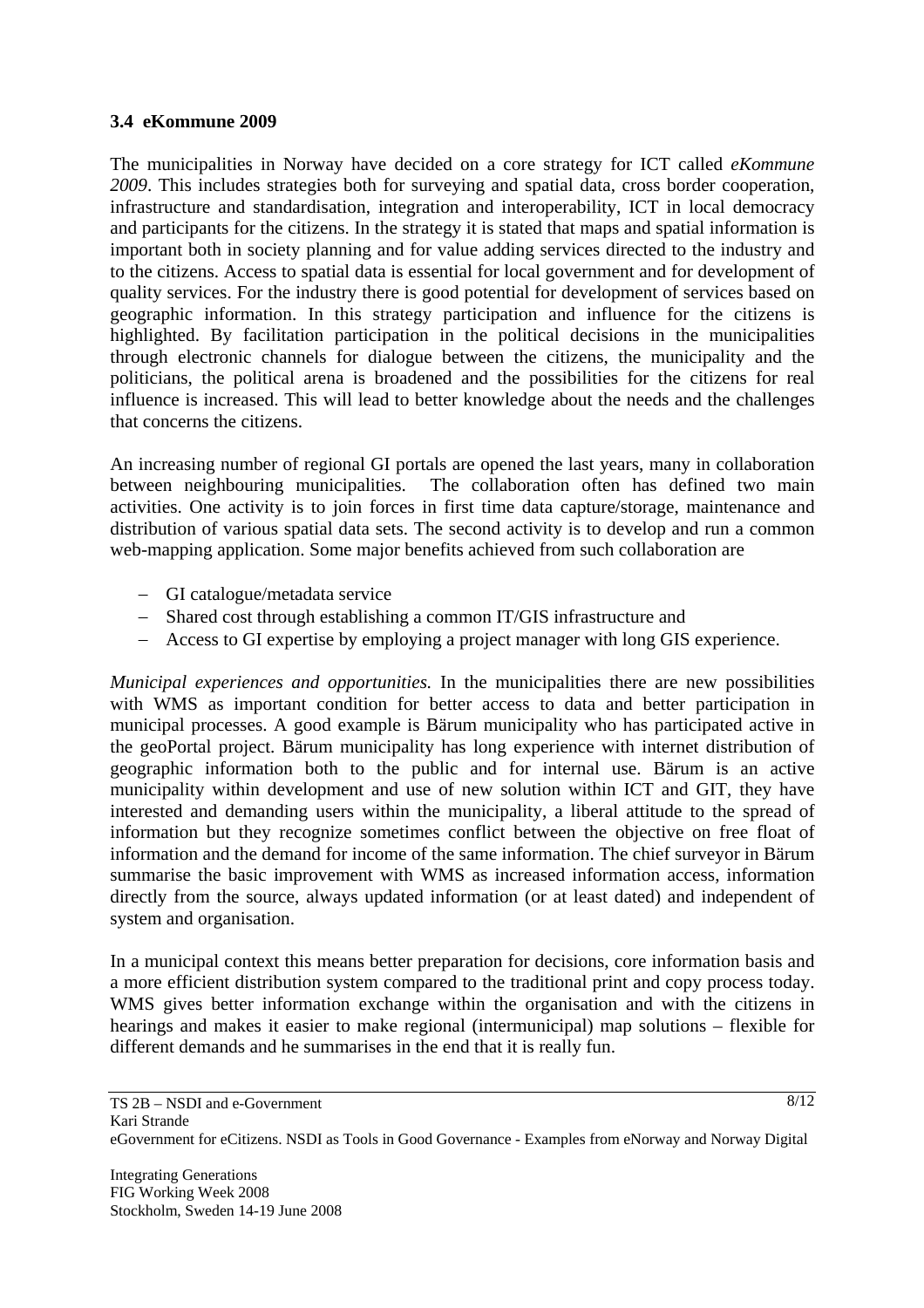For even more success there is a need to get good ordering and payment solutions and electronic self service of data. When preparing for start there is important to know what contribution can come from others and to get good demonstrations of the possibilities by best practice. Information in local and regional media is important to get a broad involvement both from the staff and from the citizens. It is crucial to invest in competence and good guidance. It is also important to test the possibilities and the limits within the organisation and to choose a solution that is most suitable for your municipality if you should have in house services or buy services at a web-hotel.

### **3.5 Environment Management and Spatial Planning**

3.5.1 Arealis was a national project initiated by the Norwegian Ministry of the Environment in 1997. The main objective of the project was to make environmental data and land use information available at national, regional and local level and especially for planning and natural resource management. The project focused on co-operation, standardisation and extensive information activities to achieve the objective. From the very beginning the Arealis project has chosen the Internet as a strategic information channel. Arealis was a program focusing on the environment management and to make sure that there was a sustainable approach in the spatial planning and that relevant information was made available both for the planners, the politicians and the public. Arealis is now integrated in the Norway digital program.

Several successful web-mapping applications focusing on GI for environment and area planning has been launched both on national, regional and local level. The further development gives an opportunity for better access and participating from the citizens in planning processes. The needs for environmental decision making and planning will have priority. Project including 3D visualisation is also tested for planners and citizens to view consequences of various construction proposals like landscape analysis, risk assessment, tourist information etc.

### 3.5.2 Digital Planning Dialogue

Digital Planning dialogue is a joint project between twelve Vestfold municipalities, Vestfold County Municipality, the County Governor of Vestfold, Vestfold University College and the Norwegian Mapping and Cadastre Authority. The project aims to integrate existing municipal geographic information system with other relevant applications and data sources to improve current planning processes and increase citizen influence on municipal planning. The background was a need for a better overview in the planning process so that the citizens, Architects, Property owners and politicians more easily can be updated and achieve status in the Planning process. The project aims to integrate existing municipal geographic information system with other relevant applications and data sources to improve current planning processes and increase citizen influence on municipal planning. The project will pick up profits and synergies from earlier programmes in the municipalities and at national level like from the development of broadband services, common Internet/intranet portals, common projects on Geodata, common Web based GIS, common handling and filing system and of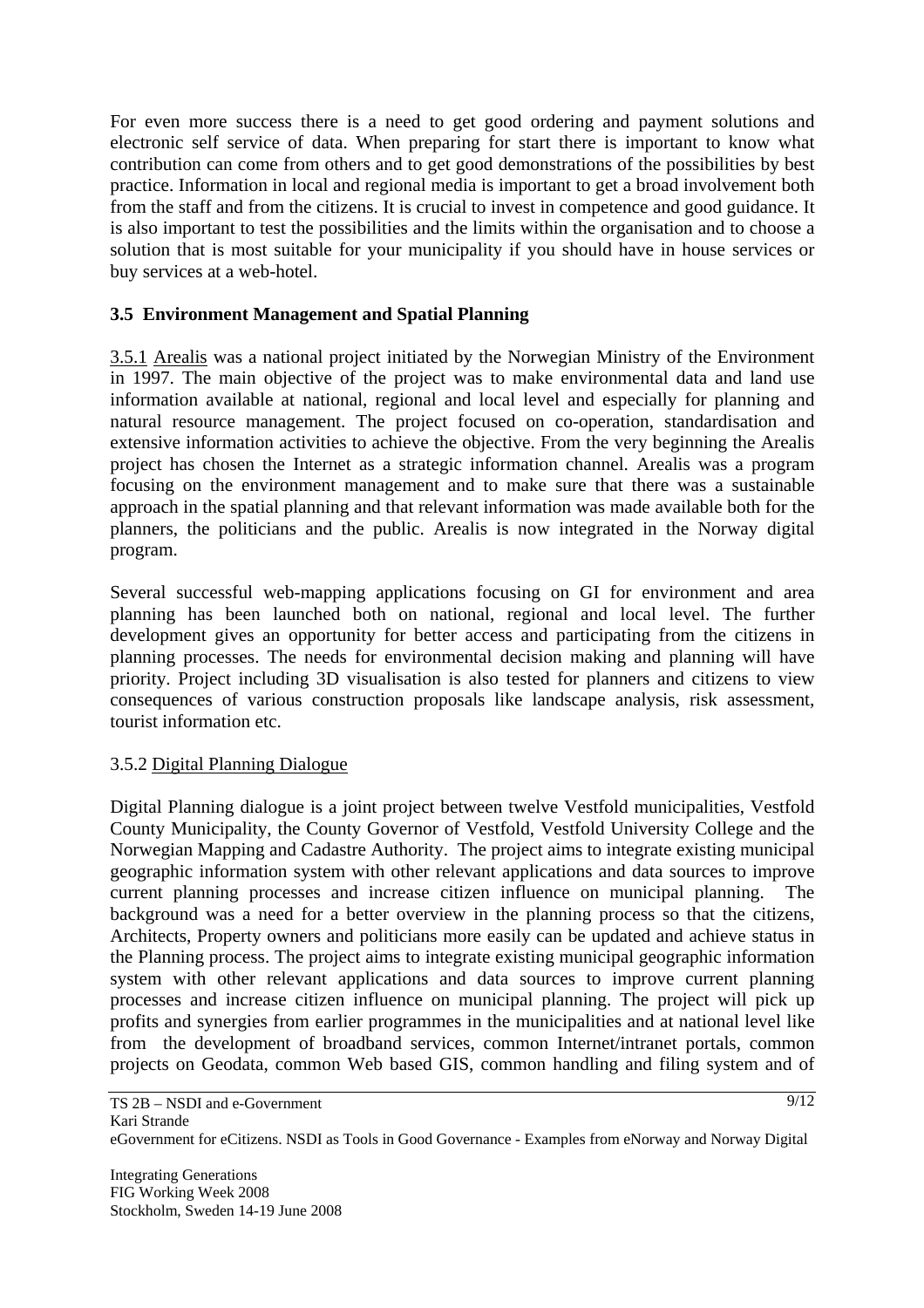course to build on the Norway Digital programme. This project is supported economically by The Norwegian Research Counsil / HÖYKOM and has developed pilots for two of the cities. I will present some examples from the system in my oral presentation.

Some expected output of the project:

More efficient executive work Faster processes in case handling of plans and building applications Better action data Strengthened information services Transparency in the planning process (e-democracy) Increased contact and more predictable processes for Land owners and other business Increased citizen influence on municipal planning. Increased accessibility of information from municipal planning Realise gains from ICT- investments Web-based handling and filing system Cooperation on Geodata Web-based GIS tools Participation in national important development work

#### 3.5.3 Risk Management.

In Norway the municipalities are responsible for spatial planning and building permits. As part of the municipal spatial master plan it is now a demand that the municipality should carry out risk and vulnerability mapping and analyses. Such maps and analyses can also be required at a more detailed level before building permits can be given. It is a municipal task to make sure that spatial planning and building permits is carried out so it can be guaranteed that it will not create danger for people, environment and material values. It is a demand to have an overview of the risk and vulnerability in the municipality. Some guidelines are made to assist the municipalities in this work. «GIS in risk management and spatial planning ». These guidelines give good examples on how to use spatial data and GIS tools in these fields.

Through a good planning process the municipality make sure that new building areas are located so they are secure. It is important that risk information are easily available when the building permit are handled, so we do not locate new buildings in slide exposed areas, and that flood possibilities are taken into consideration. Many of the risk related GI data can be used for preparedness and risk management, by the risk management organisation, the fire corps, the social security management etc. There is made some checklists for the municipalities that list the most typical risk and vulnerability problems that could be present in a municipality. For all R&V item there is also an overview over relevant laws, directives and rules that put up demands for security precaution in the spatial planning, like rules for water management, noise descriptions, slide and other exposed areas, demands for security zones around industry areas. The municipality could also put out its own objectives for security in the planning like for traffic security.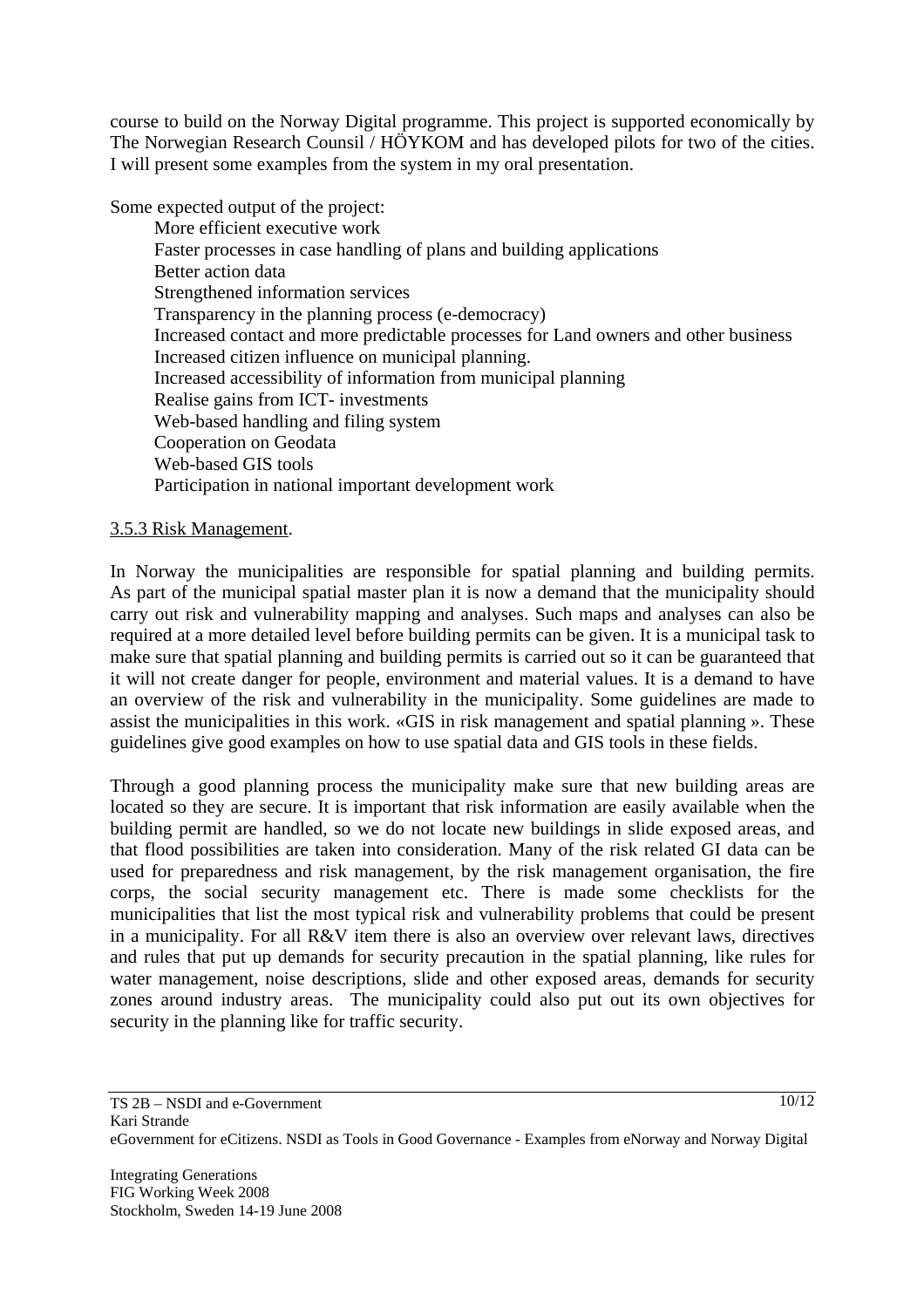One example of use of spatial information and internet for emergency situation is the SmartRap system. It is a pilot program developed by the National Food Security Agency, the National Mapping and Cadastre Authority, the private companies Gecko and NorKart The main objectives are to design and build distributed systems for use in case of emergency, such as natural or manmade disasters. The system is designed so all information is collected in real time by different Web Services and Geospatial Services directly from official databases. The system shall have the capability to produce notification lists with names and addresses inside a defined buffer zone and send warnings by SMS and voice mail directly to the people, companies or farmers inside this buffer (notification Zone). The distributed systems for use in case of Emergency consist of three different modules that communicate with each other and with several web services in real time.

## **4. CONCLUSIONS**

These examples and more not mentioned demonstrate the need of spatial information as tool in many of the day to day tasks. It is a clear need for a core framework in each country and also by authorities at local level to achieve the benefit for society of these tools. The INSPIRE directive is one part of such a framework and the same development we find all over the world. It is important that the infrastructure for spatial information at the same time is serving the eGovernment strategies. To achieve this there is a need for

- − Commitment across sectors and authorities on a common strategic direction;
- − Corporate data and information must be easily accessible and usable across agencies and by external users in the private sector and the local community;
- − Responsibility for efficient management and updates of the information at each relevant authority.
- − Avoid duplication of data and development effort to minimise the costs of development and support of NSDIs
- − Core development and advisory forums to establish guidelines, standards, integration, logistics and user support,
- − Involvement and acceptance of the private sector in adapting standards, interfaces and participating in developing and managing of relevant LIS/GIS supporting both data owners and data user
- − The architecture must incorporate standard Intranet and Internet Web access mechanisms so that secure data access can be provided directly to the application, distributed spatial object, application server and metadata/query interface layers.

 $11/12$